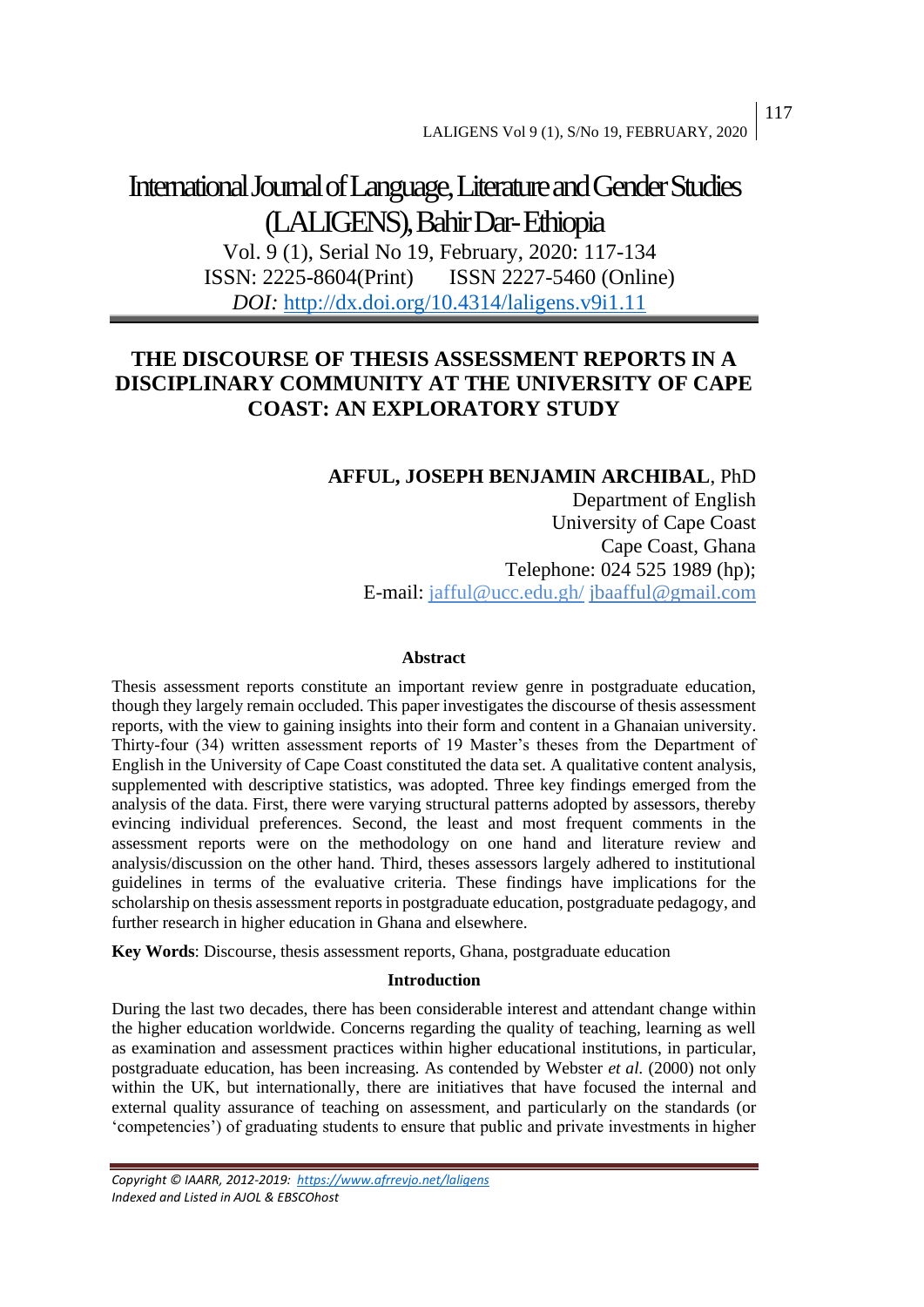education are both accountable and provide 'value for money'. Indeed, many nations are mandating graduate assessment strategies and evidence of student accomplishment as a condition of state financial support (Webster *et. al*., p. 72). In this paper, ''assessment'' is conceptualized as a measure of competence or any appraisal and judgment (Sadler 1989) that serves a summative purpose in place of higher learning.

The rigour of assessment standards not surprisingly have grown with the rapid growth in student numbers, class sizes and student-staff ratios in higher education in several countries, including Ghana. In the past when there were relatively few candidates destined for scholarly pursuits in Ghanaian universities, this was not a public or pressing issue. With the rapid 'massification' and 'commodification' of higher research degrees, there has emerged an awareness that not only is there an absence of benchmarks, but also an absence of information about master's and doctoral degrees and their assessment (Morley, Leonard & David, 2002; Jackson & Tinkler, 2001; Tinkler & Jackson, 2004). One aspect of postgraduate education in Ghana that has attracted little sustained attention is the discourse of postgraduate thesis assessment reports. In this study, the terms 'thesis' and 'dissertation' are used synonymously to refer to research reports written at Master's and PhD levels.

#### **Aim of the Study**

There is an emerging interest in the thesis examination and assessment processes in postgraduate education in English-medium universities worldwide. As is evident, much of the scholarship on the former is, however, found in various contexts, with the scholarship on the latter being largely spearheaded by Holbrook and others (e.g. Holbrook, 2002; Holbrook *et al.*, 2002) in Australia. The scholarship on thesis assessment, in general, and the discourse of thesis assessment reports have often not featured sub-Saharan Africa. The purpose of this work, therefore, is to fill the gap by exploring the form and content of written assessment reports of master's theses in a Ghanaian university, focusing on one discipline, English Studies (which involves here both Applied Linguistics and Literary Studies).

Specifically, this study seeks to answer the following questions:

- 1. What form do MPhil thesis assessment reports written by assessors in English Studies take?
- 2. What aspects of MPhil theses do assessors in English Studies emphasize in their assessment reports?

These questions are generally meant to address issues of form and content in the thesis assessment reports written by faculty in one Department.

#### **Conceptual Background**

The study adopts a two-pronged approach in sketching the conceptual terrain of this study. First, I highlight issues related to thesis assessment, followed by a discussion of content-based studies of assessment reports on both postgraduate (master's and doctoral) theses in Englishmedium universities and other universities elsewhere.

#### **Thesis Assessment**

The necessity to ensure quality, consistency, and improved criteria of assessment in postgraduate education is greatly emphasized with modules or courses where assessment is ensured through one extended piece of work known popularly as a thesis or dissertation (Murray, 2011; Pearce, 2005).

118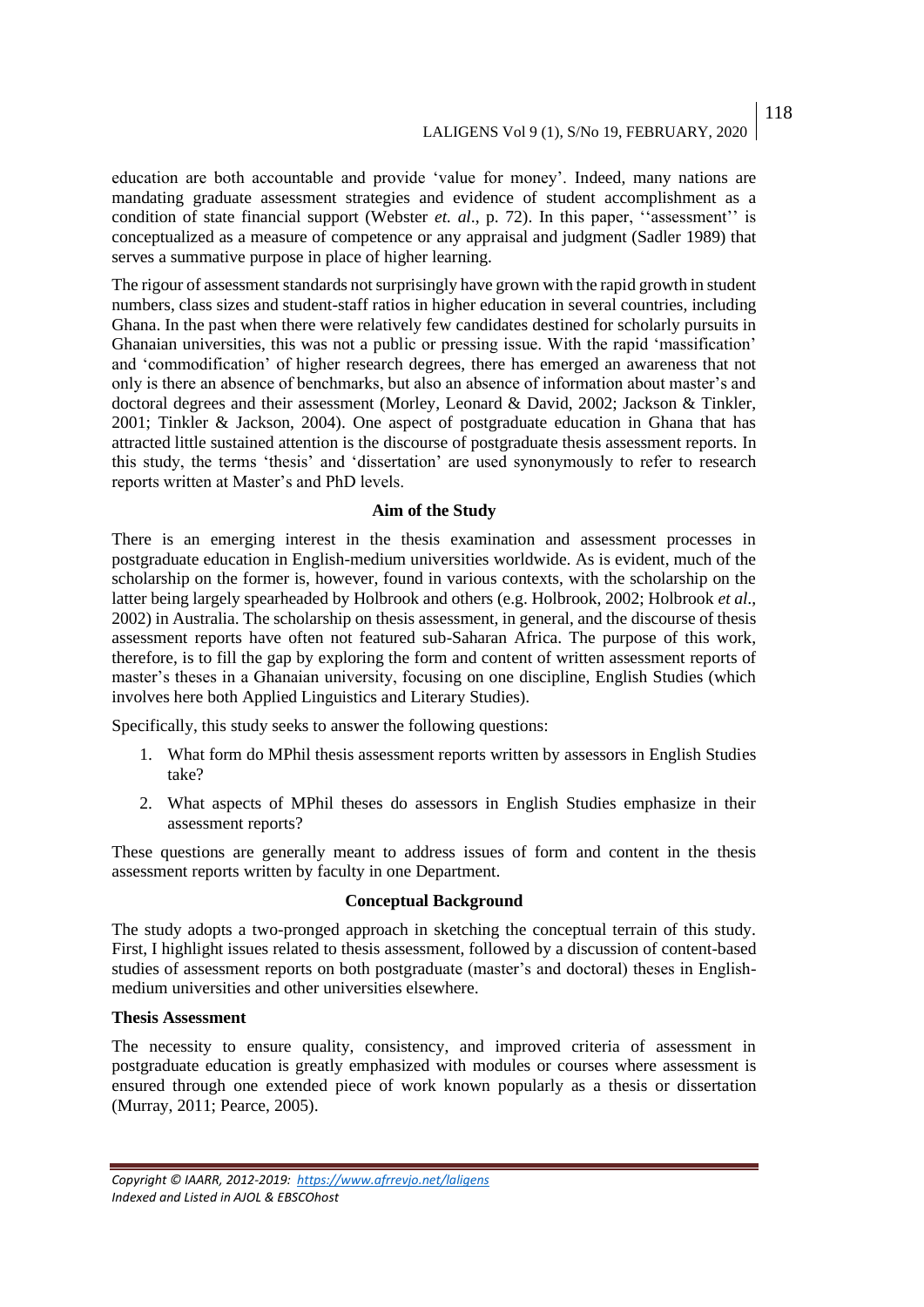# LALIGENS Vol 9 (1), S/No 19, FEBRUARY, 2020

From students' point of view, the thesis is the single most substantial, and independently worked upon piece of work they will have ever undertaken while at the university (Webster *et al.*, 2000). The thesis is a key genre in a genre set (Devitt, 1991), which students learn on the job, as it were, under the tutelage of an experienced faculty. Not only has the thesis been lately seen as a pedagogic genre but also viewed as a multi-genre, responding to multiple exigencies, functioning in multiple rhetorical situations, and addressing multiple readers. It is not surprising then that thesis writing is surrounded with anxiety, with postgraduate students looking for reliable support systems to guide them through the process. In response to this need, as Kamler and Thomson (2008) aver, numerous guides on the effective writing of master's and doctoral theses (e.g. Dunleavy, 2003; Allison & Race, 2004; Glatthorn & Joyner, 2005) have emerged. In some cases, graduate students are offered help in the form of one-on-one consultations with a language expert; in others, workshops are organized for those wishing to attend; in some universities, graduate students are required to attend a thesis/dissertation writing course.

To facilitate the postgraduate student's engagement with the thesis or dissertation, three groups of 'academic literacy brokers' (Lillis and Curry, 2010) in higher education are often identified. These are the supervisor, assessors, and proofreaders/editors/writing specialists. Due to lack of space, we highlight the role of the supervisors and assessors. One issue seems certain: when supervisors ventriloquate readers or perform various readers, rhetorical consciousness is raised, even without explicit explanations. As supervisors express confusion and bewilderment about issues such as citation practices, language use, academic writing conventions, organization and formatting, presentation, appropriateness of methodology; question claims; wonder aloud and ask for more information, students are alerted to possible mis-readings. Students go away and revise; and many do arrive at a text that 'actual readers (here, both internal and external assessors) find acceptable. It can be argued that supervisors provide a preliminary thesis assessment, albeit indirect.

The more explicit thesis assessment is provided by approved assessors by the School of Graduate Studies in most universities. From the assessors' perspective, the thesis is significant. Any inconsistencies in assessment will almost certainly be reflected in students' overall grade and ultimately the final degree classification (Saunders & Davis, 1998). Thesis writing modules or courses typically pose further problems in the consistency of assessment due to the large number of students and the need for large numbers of lecturers to participate in its assessment. As the size of the team expands, the difficulties associated with achieving and maintaining consistency of assessment between faculty become more apparent. The issue is that there are either very few or no programmes for formal assessor training in several universities, leading to Sankaran *et al.*, (2006) raising the issue of whether thesis assessors should not be offered formal training.

Given the role of thesis assessors as gatekeepers and quality assurance managers of research produced by postgraduate students, it is worth taking a close look at how the assessors present their reports in terms of both form and content. To studies on the discourse of thesis assessment reports we now turn our attention.

#### **Empirical Studies on the Discourse of Thesis Assessment Reports**

A number of studies conducted in Australia have subjected the PhD assessor reports to content analysis (e.g. Nightingale, 1984; Pitkethly & Prosser, 1995; Johnston, 1997). Sometimes thesis assessors (Johnston, 1997; Tinkler & Jackson, 2000; Mulins & Kiley, 2002) have approached their task in a positive light while others (e.g. Holbrook, Bourke, Lovat, & Dally, 2004a) have demonstrated disappointment, frustration, and sometimes anger if a thesis fails to meet their expectations. Hansford and Maxwell (1993) and Johnston (1997) further identified the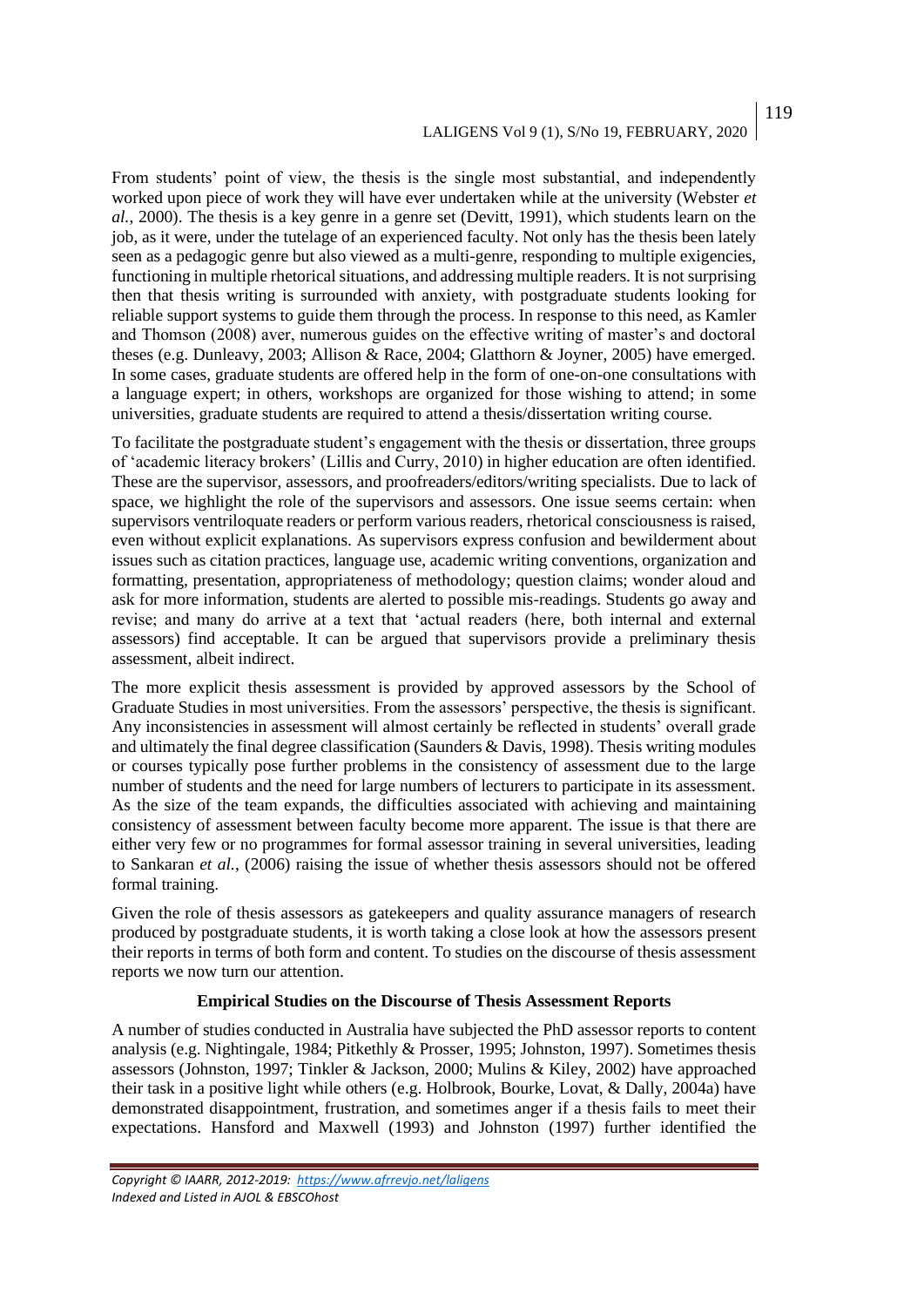prevalence of certain types of comment and emphasis in assessor thesis reports. Pitkethly and Prosser (1995), in a phenomenological study within a single institution, noted little difference between the frequency of various types of comment by Australian and international assessors.

Holbrook and others in Australia have continued to explore various aspects of postgraduate thesis assessment reports. For instance, in one study Holbrook *et al.* (2004) highlighted the qualities and characteristics in the written reports of doctoral thesis assessors. In an earlier study, Holbrook and others (2003) identified the roles of the thesis supervisor and assessor and the interface between these two categories of gatekeepers in postgraduate education. While many of such studies (Holbrook *et al.*, 2001a, 2001b; Holbrook *et al*., 2002a, 2002b) have concentrated on the thesis assessors' reports on the entire thesis, Holbrook *et al.* (2007) did focus on the comments related to the literature review in PhD theses, observing that thesis assessors identified 'working understanding', 'critical appraisal' of the body of literature', 'connection of the literature to findings', and 'disciplinary perspective' as key indicators of performance in the candidate's use of the literature.

Although a thesis assessor's report may principally have the candidate in mind, it has interestingly been noted that other 'stakeholders' such as the supervisor and the entire committee may also be addressed. In particular, Hansford and Maxwell (1993), in a study of master's degree submitted for examination, found references to supervisors in their data set of 225 examination reports. On the basis of assessors' comments, they wondered if those critical comments by examiners could not be considered as implied criticisms of supervisors. Similarly, in a study of 51 assessor reports from one institution, Johnston (1997) found some direct mentions, if not criticisms, directed at supervisors. These were often 'moderated' understandably because the 'circumstances' might be unknown and ostensibly there was the need to maintain a sense of collegiality while being mindful of the 'face' of colleaguesupervisors.

Away from Australia or any Anglo-western context, Kumar's (2010) work sought to identify the nature of assessors' reports on master's and doctoral theses in Asia. It revealed that assessor's reports consist of summative and developmental or formative components. The study concludes with the implications that a stronger focus on feedback might have for all stakeholders involved in the thesis assessment process. This conclusion is in line with several studies that have been conducted as part of a bigger project in Australian universities, especially those conducted by Holbrook and her colleagues.

As is evident from the studies reviewed here, there is paucity of information about thesis assessment reports in postgraduate education in sub-Saharan African, in general, and Ghana, in particular., with the exceptions being Nkemleke (2014) and Adika (2015). While the former examined the evaluative lexis of what he describes as 'pre-viva reports' (or assessment reports) in educational institutions in Cameroon, the latter analyzed the examiners' comments on the literature review of the theses by both MPhil and PhD students in a Ghanaian public university and the literature review of some selected literature reviews. The present study involves direct and detailed examination of assessors' reports on master's theses as part of an intended wider study on the discourse of written assessment reports on master's theses in a Ghanaian university.

#### **Context and Methodology**

#### **Educational Context**

The educational context for the present study is University of Cape Coast (UCC), a public university in Ghana that lies along the coast of the Atlantic. In the last decade, as witnessed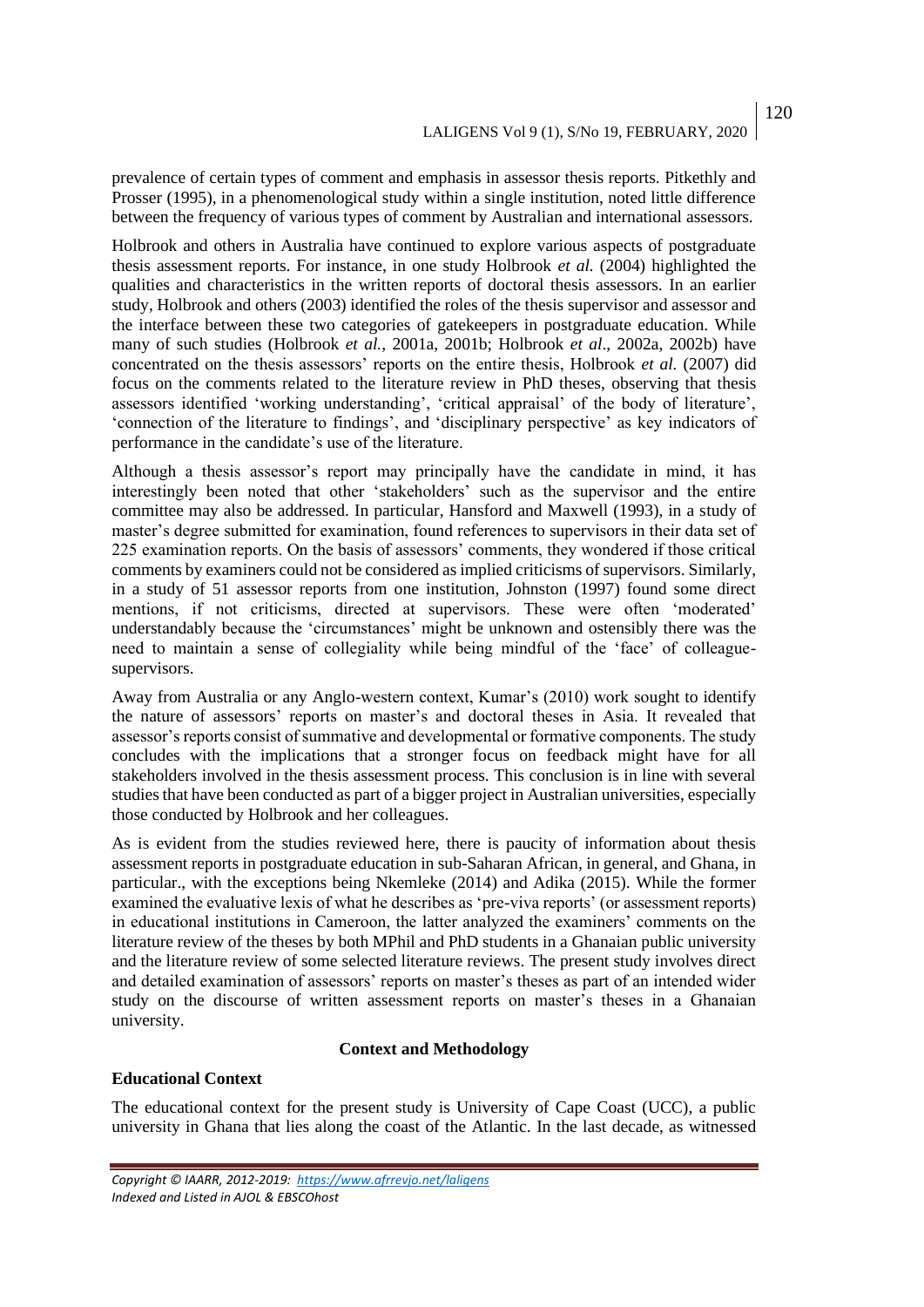# LALIGENS Vol 9 (1), S/No 19, FEBRUARY, 2020

generally in higher education worldwide, there has been an increase in the enrolment of postgraduate students at UCC, though the estimated 20% postgraduate population out of the total student population is yet to be attained. The Faculty of Education is the largest faculty in UCC and thus understandably produces the largest number of graduate students. However, I focus on the Department of English in the Faculty of Arts on account of my association with it, as I teach both undergraduate and postgraduate (master's and doctoral) students. My varying roles as an instructor, supervisor, and thesis assessor as well as my active involvement in postgraduate education in Ghana make me privy to such assessors' reports regarded in Swalesian terms as an 'occluded genre'.

At both the master's and doctoral levels, UCC through its School of Graduate Studies (SGS) engages two assessors (one external and one internal) for the assessment of theses. Thesis assessment reports are expected to be submitted to the university authorities independently by each assessor, without prior consultation between these two assessors. Guidelines regarding the assessable areas are indicated in the letter sent by SGS inviting faculty to assess a thesis. Within two months an assessor is required to submit his or her thesis assessment report. Beyond thesis assessment, at UCC the external assessor is required to be present (that is, a member of the examining panel) in the *viva voce* for the doctoral student.

#### **Methodology and Data Set**

The qualitative research design was chosen as the most appropriate, given that the interest of the research is to understand the way language is used to present a coherent thesis assessment report in terms of its content and form. Thirty-four assessment reports on 19 theses that had been submitted to the Department of English between July 2008 and February 2012 were obtained and photocopied. Although for each of the thesis, two reports were expected to have been submitted, making it 38, I could only lay hands on the number mentioned.

#### **Analytical Framework**

Qualitative content analysis was used as the analytical framework. This meant close reading of the data set (that is, all 34 assessment reports) in order to interpret and understand the way the assessment reports have been written. Though the analysis was largely qualitative, descriptive statistics were tangentially utilized.

Having obtained the assessment reports, I coded them to distinguish each from the other. I took on average three (3) hours to prepare and code data for each assessor's report. The code *EAR* representing English Assessor's Report was used. This code was followed by a number such as 1 till 19. It was necessary to also add 'a' or 'b' to distinguish between the external assessors and internal assessors. Thus, for instance, *EAR2a* is meant to be understood as Assessor's (EAR) report of thesis numbered 2 written by an external assessor (a); whereas *EAR2b* will be understood as Assessor's (EAR) report of thesis numbered 2 written by an internal assessor (b). Further, since these reports have been written by faculty, their identities are hidden by using codes from IE1-1E6 (names of six internal assessors) and *EE1-EE7* (names of seven external assessors) for ethical reasons.

In the rest of the paper, when references to the assessor's reports are made, the codes *EAR1a-EAR19b* are used while *IE1-IE6* and *EE1-EE7* are used respectively to refer to internal assessors and external assessors. It is worth noting that there were 6 professors out of the seven External Assessors while the number of professors as Internal Assessors was only two.

#### *Copyright © IAARR, 2012-2019: <https://www.afrrevjo.net/laligens> Indexed and Listed in AJOL & EBSCOhost*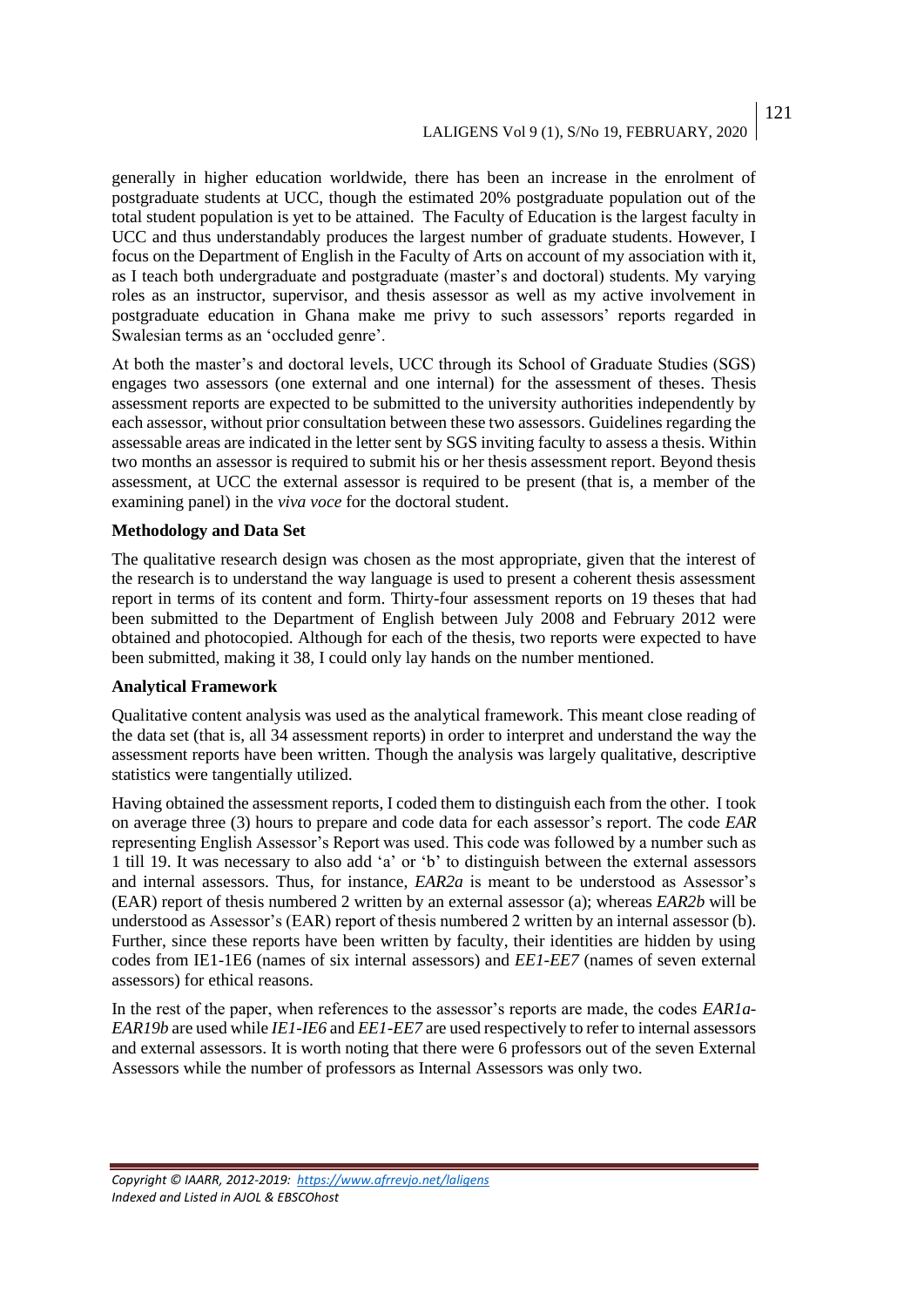#### **Findings and Discussion**

This section delineates two discoursal elements (form and content) out of Holbrook *et al*.'s (2004) five-category taxonomy (that is, report organization, assessor and process, assessable areas covered, dialogic elements, and evaluative comments).

#### **Form of the Thesis Assessment Report**

The form of the thesis assessment report is what has been labelled as the 'report organization' by Holbrook *et al.* (2004, p. 130). It concerns the structure, length, visual features, and personal features of the reports. In other words, this category dwells on how assessors organize their report.

In writing their reports, assessors in the present study choose different headings, as illustrated below:

| Assessment of Master of Philosophy Thesis          | (EAR2a)  |
|----------------------------------------------------|----------|
| <b>Report of External Assessment: MPhil Thesis</b> | (EAR4a)  |
| Detailed Report on the MPhil Dissertation of XXX   | (EAR8a)  |
| <b>MPhil Assessment Report</b>                     | (EAR8b)  |
| External Assessor's Report: XXX                    | (EAR9b)  |
| <i>External Examination</i>                        | (EAR10a) |
| Detailed Report on Examination of Dissertation     | (EAR12a) |
| External Assessor's Report                         | (EAR13a) |
| Report on Assessment of MPhil Dissertation: XXX    | (EAR13b) |
| XXX: MPhil Thesis Assessment                       | (EAR14a) |
| External Assessment of MPhil Thesis: A Report      | (EAR15a) |
| Assessment Report Prepared by Dr. XXX              | (EAR15b) |

Out of the 34 reports, there were 12 different headings used by the assessors. Nine of the headings included reference to the pedagogic genre being assessed: that is, 'dissertation' or 'thesis'. It, thus, appears that these two terms mentioned above are interchangeably used in reports submitted by assessors to UCC's SGS. The level of education, that is, 'MPhil' was sometimes included in the title of the report. Also, whereas it appears that a number of the reports included the candidate's name, in only one of the reports do we have the assessor's name. Also, 70% of the titles used the word 'report' as the head word in a nominal heading as in EAR8b, EAR12a, EAR15b or a 'colonic' or 'colon-ized' (Dunleavy, 2003) heading, as shown in EAR15a, EAR13b, EAR16b.

The above discussion reveals that most titles for a thesis assessment report submitted to the Department of English at UCC included reference to the pedagogic genre (that is 'thesis; or 'dissertation'), level of education ('MPhil'), and the review genre ('assessment report'). The name of the candidate and the assessor could be treated as optional, as these were required to be indicated in another sheet provided by the SGS at UCC. It is clear that for all the assessors it was necessary to make the communicative purpose of the report explicit through the formulation of the title.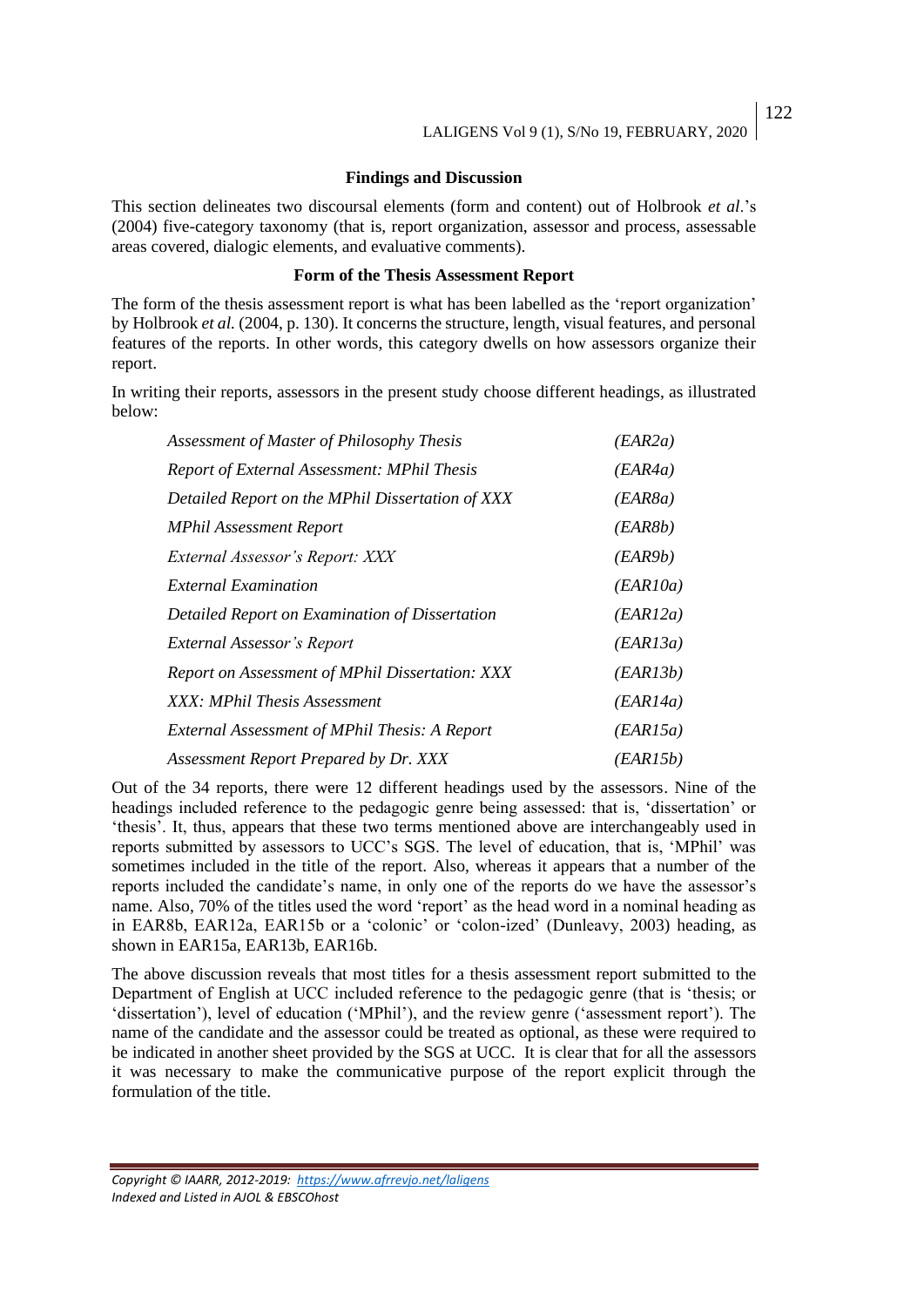# LALIGENS Vol 9 (1), S/No 19, FEBRUARY, 2020

The data set further revealed that thesis assessors used a variety of word processing features and page settings, ranging from standard to unconventional ones. In some cases, it was observed that some of the assessors are either technologically challenged or not keen in paying attention to the formatting of their report. This appears to reflect the assessors' skills (or lack of) in word processing, editing, formatting, and consistency of the use of bolding and other visual features. Some of the reports looked 'unprofessional', which was evident in uneven use of spacing and inconsistent use of bolding and italics. This may indicate the relative unimportance attached to such visual features. Also, the form of the assessors' reports tended to be individualistic, showing considerable variety in sequence, spacing, use of bullet, and sectioning particularly evident in use of sub-headings.

Three kinds of reports were identified in terms of their organization: 1) one that follows the evaluative criteria provided by UCC'S School of graduate Studies in an enumerated or nonenumerated form 2) chapter-by-chapter report enumerated or non-enumerated form and 3) a distinctly personal form following neither of the previous forms. The third format is atypical and unusually short for the average report in the corpus. This format represents less than 1 per cent of the pre-defence reports in the data. It took on average three (3) hours to prepare and code data for each examiner's report. The majority (28) of assessors' reports used the seven main evaluative criteria UCC SGS expects assessors to use, though only 5 in the data adhered doggedly to them. A few (e.g. IE3, EE3) decided, instead of the themes provided, to present the report as a chapter-by-chapter report. These few reports ended up following the more traditional thesis format, as indicated by Swales (2004): introduction, literature review, methodology, analysis and discussion, and conclusion. This chapter-by-chapter analysis predisposes assessors to the risk of ignoring some attributes and skills which are foregrounded in the areas indicated on the assessment report provided by UCC SGS.

It is clear that the interplay between individual preferences and the institutional requirements in the structure of the thesis report is played out in the text length. It must be noted that assessors are not given any word limit by UCC's SGS. Assessors are only enjoined: 'Please attach a detailed report on a separate sheet'. It is thus possible that the issue of 'detailed report' is interpreted individually by faculty. Table 1 presents the distribution of text length in terms of the number of words for each assessment report.

As can be seen from Table 1, the various reports demonstrated varying text length, with the shortest being 44 and the longest text being 1436 words. On average, the assessors used 440 words. It is interesting to note that the shortest text religiously followed the format provided by UCC, whereas the longest text did not.

#### **Content of the Report**

The content of the thesis assessment report typically, and generally, involved such assessable areas as found in the assessment and evaluation in higher education literature (e.g. Hansford  $\&$ Maxwell, 1993; Johnston, 1997) and several writing guides targeted at postgraduate students. The assessable areas indicated by UCC School of Graduate Studies include the following:

- Problem specification/research objectives/questions/hypotheses
- Knowledge of relevant literature (Theoretical/conceptual framework)
- Design of the research/data collection methods
- Problem solving/logical reasoning/data analysis
- Major findings and soundness of discussion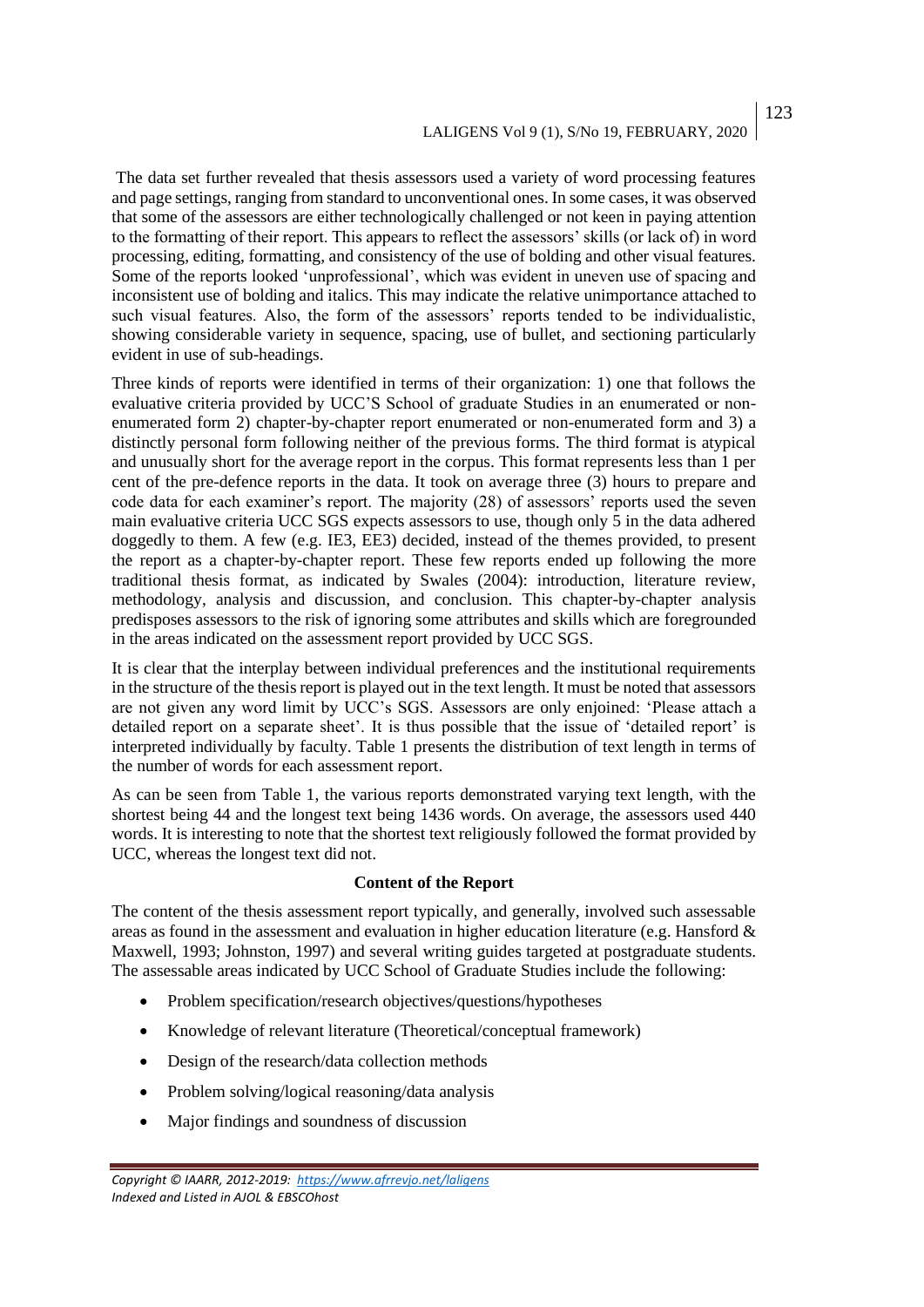### • Quality of presentation

Assessors who accept to assess Master's theses from UCC are required to do two things; a) tick 'good', 'satisfactory', and 'poor' against the above-mentioned assessable areas and b) write an elaborate report on a separate sheet. Further, in this elaborate sheet assessors are enjoined explicitly to comment on the relevance and importance of the findings as well as the original contribution to knowledge made. The present study is interested in the second requirement (that is, writing an elaborate report).

### *Significance and Contribution of Study*

The significance and contribution of a postgraduate study suggests its promotional value. It is what assessors say about the components of the thesis and their relative strengths that give an implicit sense of the contribution they identify. More explicitly, thesis assessors are required to comment on this evaluative criterion by highlighting contribution to knowledge, originality, and publishability (Johnston, 1997; Holbrook *et al*., 2004; Golding, 2014).

Comments about the contribution and significance of studies were found in several reports, though they were typically brief and frequently restricted to simple statements using common evaluative lexis such as 'useful', 'interesting', 'important', 'timely', and 'worthwhile' (evidence). Moreover, such evaluative expressions as the verbal 'confirms' and the adjectival forms 'important', 'significant', 'new', 'viable', and 'sound' were used to indicate the assessors' characterization of the nature of the contribution, in confirmation of other comments on this section in other similar studies (e.g. Johnston, 1997). A few comments highlighting the quality (contribution to knowledge) in the data set are provided below:

- In principle, the work confirms existing knowledge about the impact of the use of metaphor as a rhetorical device especially in political discourse. (EAR3a)
- The thesis confirms some existing ideas about modality in contemporary English and discovers a Ghanaian flavour. (EAR6b)
- This is an important contribution to the discussion of Ghanaian English pronunciation.
- The strength of the work is in the careful experimental analysis of the acoustic material presented (ERA11a)

Unlike Holbrook *et al*. (2004), which reveals that assessors touched on the issue of publishability in their reports, no mention was made of this in the present data set. The reason may be that the present report dealt with master's thesis, whose contribution to knowledge construction may not have been considerable enough to merit publishing, although the researcher is convinced about the publishability of some of the theses as either monographs or some aspects of the theses being presented as journal articles. Ghanaian academics may not recognize this as an essential aspect at the master's level and so do not highlight it. However, as in Holbrook *et al*. (2004), the present data set indicates the international dimension of the work of the candidates; that is, some assessors made comments about the contribution of some theses to the international scholarly community.

The issue of originality was mentioned, although in a veiled manner, as though the assessors wanted to be non-committal. There were comments such as the following:

This thesis proposes and defends an approach which can yield productive readings of contemporary African literature. The thesis, therefore, provides a new and viable approach to African and diasporic literature' (EAR1a)

*Copyright © IAARR, 2012-2019: <https://www.afrrevjo.net/laligens> Indexed and Listed in AJOL & EBSCOhost*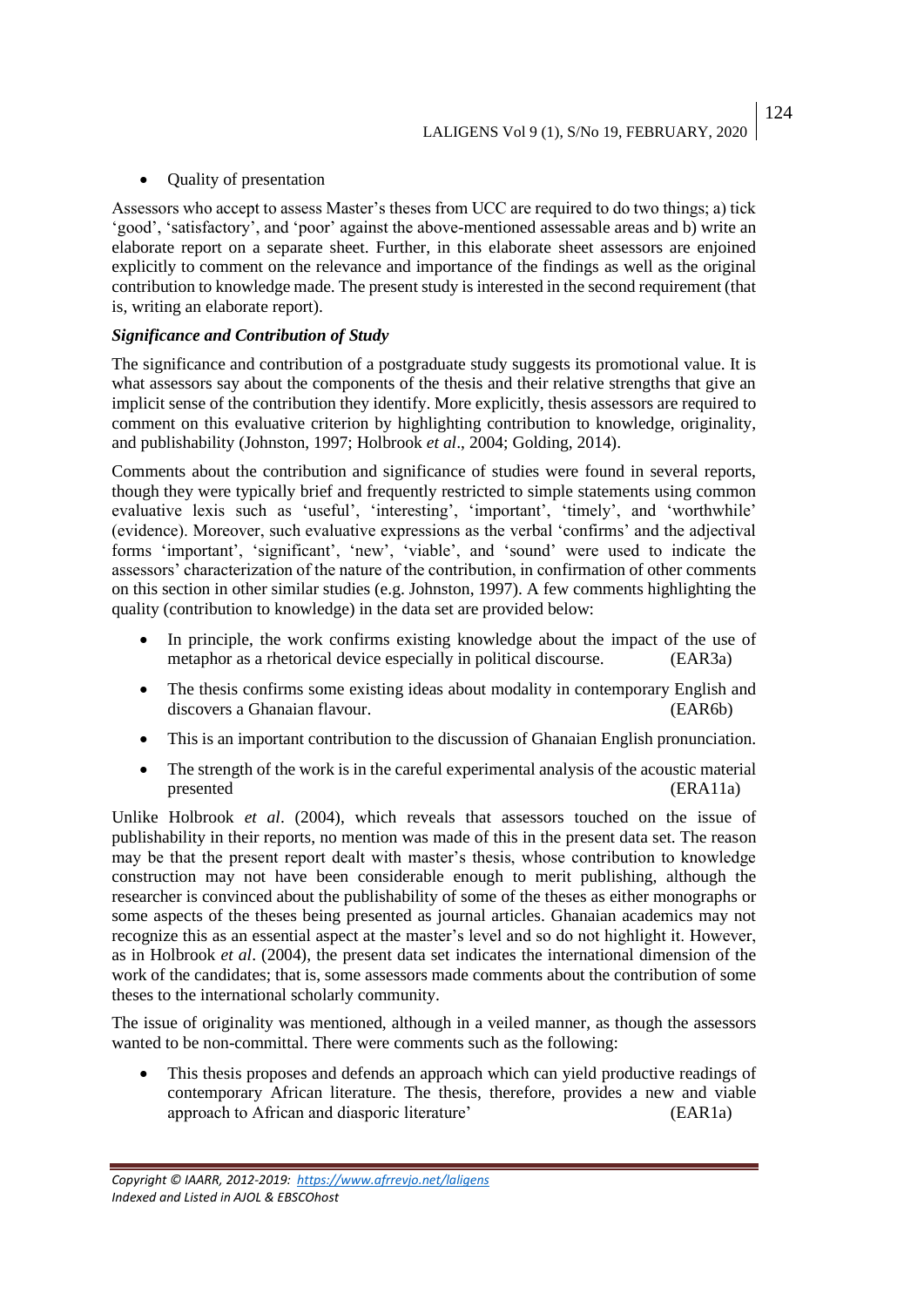- This work adds fresh perspectives to the existing literature on resistance to slavery in Northern Ghana. The work is a sound critical engagement with Bulsa song text. It also fills a critical lacuna: it is the first research on the slave experience and resistance in Bulsa. It is therefore a contribution to knowledge. (EAR4b)
- This work is no doubt a significant contribution to the existing literature on forensic literature. This study is also, perhaps, the first of its kind in Ghana' (EAR16a)

The above comments indicated that some postgraduate students were capable of producing original work. The reluctance of the assessors to use the term 'original' could have been an exercise in caution, given the difficulty in defining the term 'originality', whether at master's or doctoral levels.

In general, the relative paucity of elaborate comments on the significance and contribution of a study in the three identified senses did prove a surprise to me, given the emphasis on these characteristics in postgraduate studies. This finding raises questions as to whether examiners in the disciplinary community under study are expected to comment at length on this feature and whether they are used to doing so. It may be that elaborating on the significance of the work is not a common feature of research evaluation among Ghanaian academics at the master's level.

## *Problem Specification/Research Objectives/Questions/Hypotheses*

The importance of this category is underscored in other universities worldwide (Holbrook *et al*. 2004). The establishment of a focused framework and the determination of starting and end points are crucial aspects in this criterion.

It was usual for some assessors in the present data set to paraphrase or quote what the candidate claims to be the scope of the study. Few assessors elaborate on the questions and summarize what the study is about, as found in below comments:

- The thesis investigates the strategies suggested by Toni Morrison to enable the African regain mastery of himself or herself following the ravages of slavery and oppression. (EAR5a)
- She intends to investigate rhythm and stress in Ghanaian English. That is clear enough, but then she continues…to investigate rhythm and stress on Ghanaian English with emphasis on parliamentary discourse' – by which she obviously means with a focus on parliamentary discourse (EAR 11a)

The first comment is largely neutral while the second contains some evaluative expressions. Comments about the scope of the study occurred in a few of the reports but, as indicated in the following example, they were generally brief:

- These have been clearly spelt out. Both the objectives and the research questions are lucid and tally with what the candidate succeeds in doing in the thesis. (EAR15a)
- The problem is succinctly, clearly and adequately set out. This has further been clarified in the research questions. I feel though that the research focus (that is, the research problem and research questions) should have been placed earlier. (EAR17b)
- The objectives and research questions have been very well articulated. (EAR18b)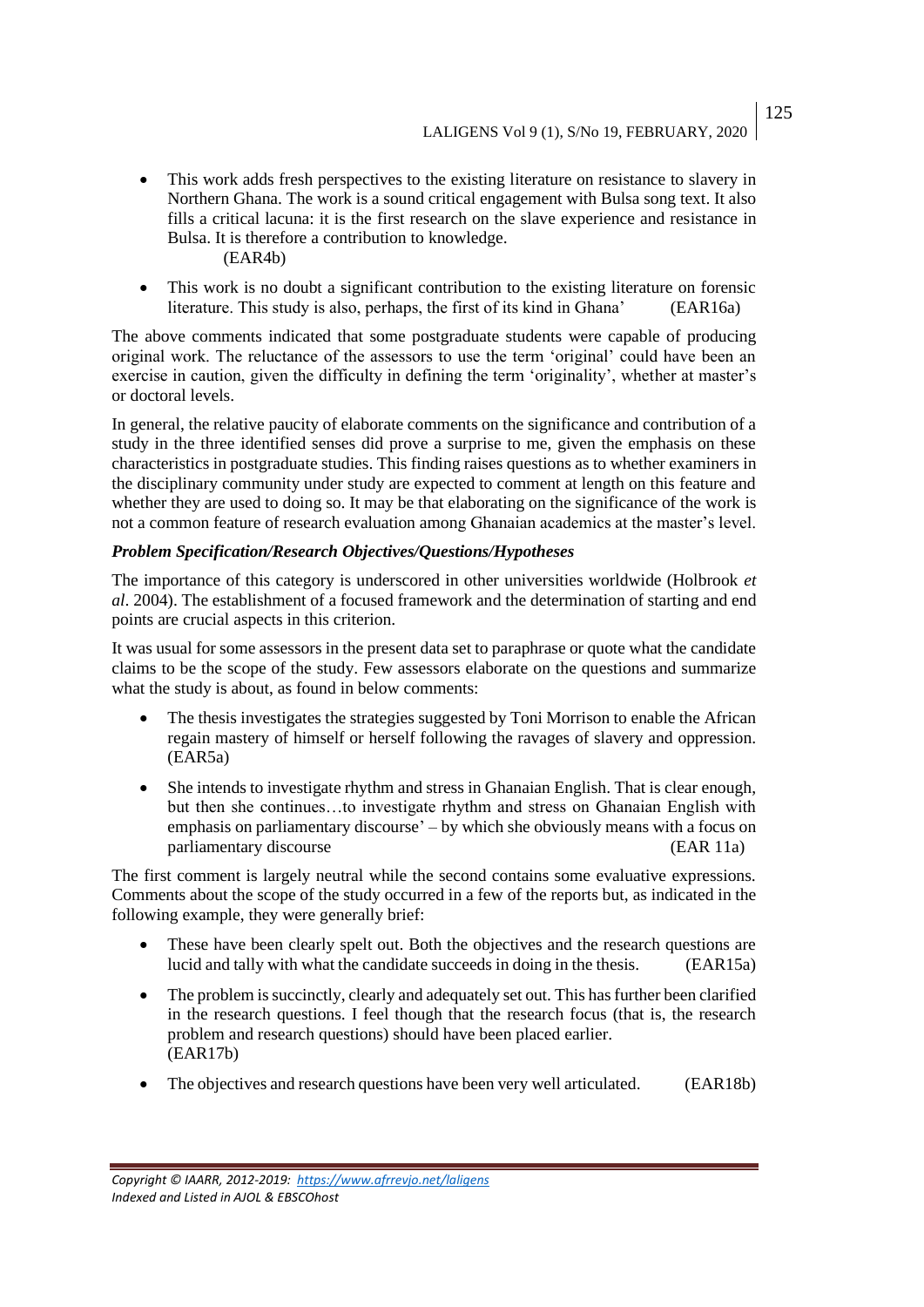The longest comment (207 words) on this aspect of the thesis in the data set is found in EAR19b, part of which reads:

> The statement of the problem is, in general, well presented. The candidate attempts to clarify the problem through the purpose of the study and research questions. I thought though that the candidate could have been more concise. I also think that the second research question requires closer attention in order to foreground the two variables in question: transitivity and point of view (EAR 19b).

One assessor (EE3) pointed out that a particular thesis lacked clear focus and included many irrelevant sections… (and), with the title and problem statement not closely linked.

### *Knowledge of Relevant Literature, Theoretical/Conceptual Framework*

The comments on literature reviews were in most cases elaborate and comprehensive. They addressed a wide range of related issues: scope, relevance, currency, exhaustiveness, criticality, comprehensiveness, as expected by specialists in higher education, postgraduate pedagogy, and advanced academic literacy such as Bruce (1994), Hart (1998), Cooper (1989,1998), Kwan (2006), and Holbrook (2007).

Some negative evaluations of the literature review sections of the theses assessed are presented below:

- The student also lists empirical studies without discussing them or indicating the relevance (p. 31-33). The studies should be discussed and the relevance to student's own work. (EAR18b)
- The candidate's presentation of the literature review will benefit greatly...if she considers the literature on parliamentary discourse in order to strengthen the justification for her study. (Further comments are presented in a separate sheet)

(EAR17b)

Some of the positive comments on the literature review include the following:

- The literature review is detailed, comprehensive and relevant to the subject matter of the thesis. (EAR 19a)
- The candidate admirably shows deep understanding and knowledge of the extant literature regarding his topic. His knowledge of the linguistic framework he chooses to work in is appropriate and solid. He demonstrates not only wide reading but also a sense of criticality and consciously establishes the niche in the extant literature.

(EAR 19b)

Often assessors evaluate the literature review section of the thesis by drawing attention to both positives and negatives as found below:

- The candidate has amply demonstrated extensive background knowledge to the area of study and did very informative literature review. There is marked over reliance on Hyland. The candidate has quoted as many as twenty or so works of Hyland. (EAR16b)
- Her knowledge of the theoretical framework is thorough but she did not mention which of the theoretical frameworks she reviewed, she was to use in her study. The literature review is too long, 43 pages (pp.11-64) out of 134 pages of work. A good review would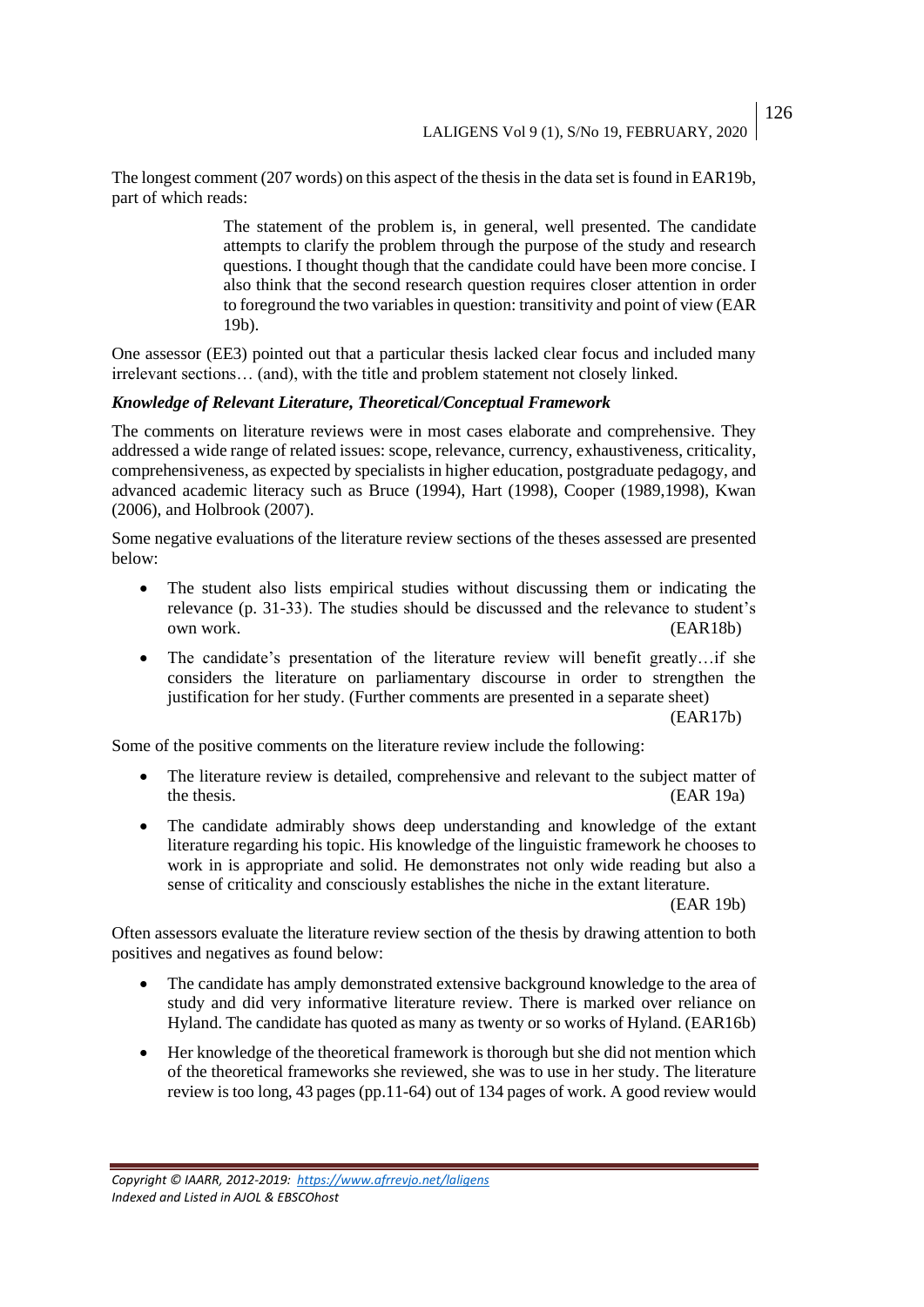have shown the knowledge gap she is trying to address even if it is a descriptive study. (EAR 15b)

Assessors indicated that students tend to use descriptions of other work instead of appraising contributions critically. One assessor gave examples of extensive summarizing of a single author's work, and clearly said 'that this does, of course, not constitute a literature review… (and) I find no scholarly engagement with, and critique of any academic literature, such that one would expect in a literature review.' (EAR 11a). It was also said that that the literature study was not orderly, and was based on an unfolding model, but that the student 'went into a tangled web in her literature study and this led to unclear findings… that looked like a hotchpotch of ideas all crumbled into one' (EAR 14b).

Some assessors' reports were devoted to the literature; they provided details about coverage, types of errors, and the nature of use of the literature. It was the latter type of comment about coherent and substantive issues of the literature that provided much information about 'expectation'. Assessors identified 'working understanding', 'critical appraisal' of the body of literature, 'connection of the literature to findings' as key indicators of performance in the candidate's use of the literature. While assessors appeared to anticipate that all these elements should be present in scholarly work (and identified them in the best theses), they were prepared to accept less for a barely passable thesis, but pressed for, at least, some demonstration of critical appraisal.

### *Design of the Research/Data Collection Methods*

Methodology encompasses how candidates approached the research, their methods and design. This category covers the nature of instruments, data collection, and mechanics of approaches to analysis (for example, computer software employed) through to reasons given for their use.

Given the importance attached to the methodology section in theses as well as related research genres such as research proposal (Punch, 2003) and grant proposal (Connor, 2000), I assumed that assessors will devote considerable textual space to the methodology section, but this was not the case. In fact, while it was mentioned in some reports, the proportion of each report devoted to methodology was very minimal. In a number of reports, I could identify either a one-sentence or two-sentence comment:

- The validity and reliability of data collected establish the usefulness of the methods used. The data is copious and justifies the claims made from them. (EAR 6a)
- The methods are sound and are found to be appropriate. (EAR 13a)
- There is adequate collection of data for the work which is satisfactorily described. (EAR 11a)
- The methodology is suited to the research and is well prosecuted. (EAR 10b)

When considered in the context of the reports as a whole, this finding raises the issue of the possibility that examiners enter the thesis examination at a point somewhere beyond the proposal stage; that is, they comment primarily on elements they feel they can influence. It may also be that some theses did not utilize much space for the methodology.

In spite of the above observations, a few assessors expressed serious concerns about various aspects that dealt with the handling of scientific methods and research techniques. It seemed that some theses lacked methodological sophistication; that students failed to handle methodological issues in a critical way and to provide substantiation for doing the research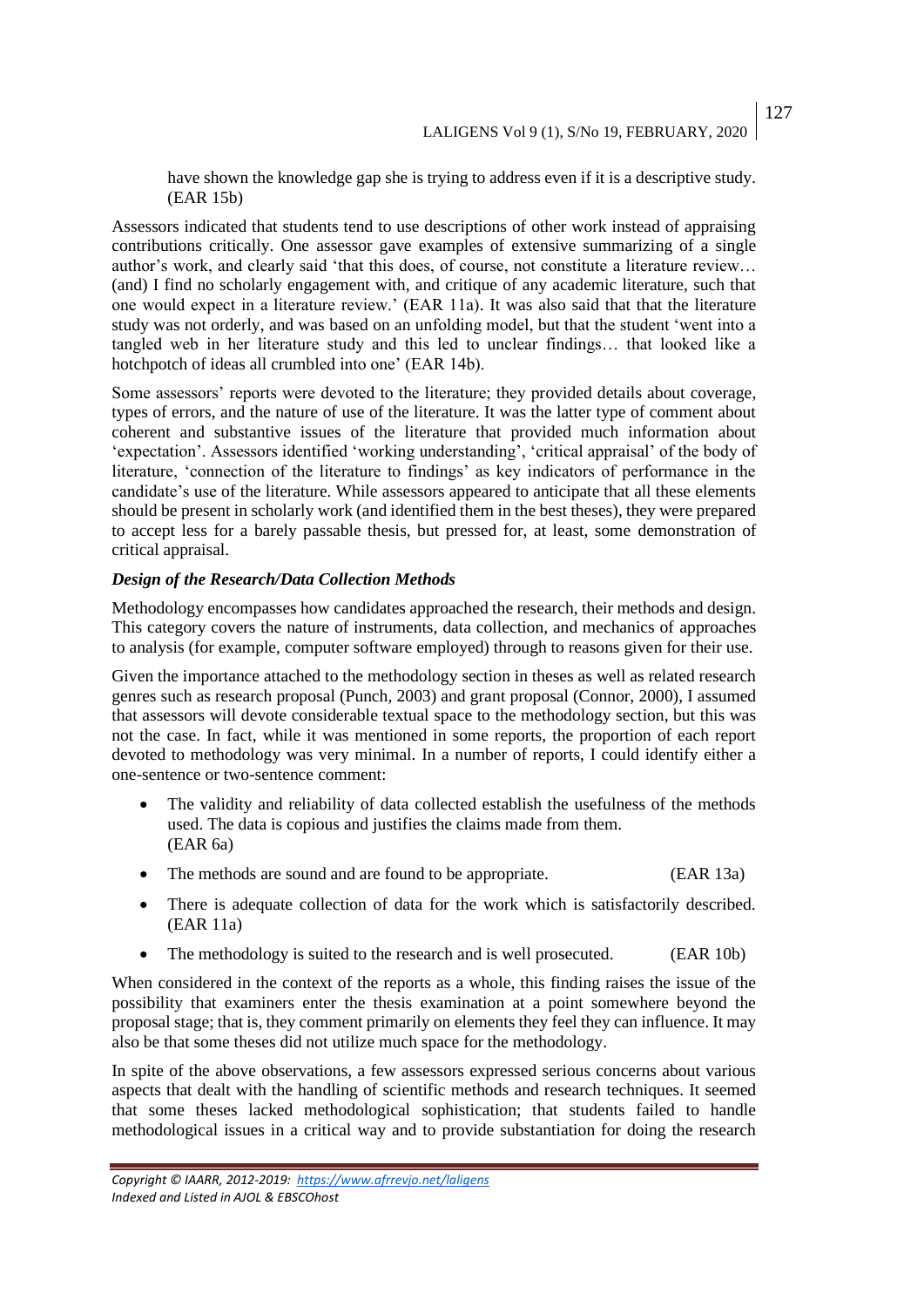within a particular research paradigm. It was also mentioned that some of the data did not serve any purpose, was not linked to the research problem, and did not unfold, per the research questions. In fact, in one report it was stated:

• The candidate needs to explain to the reader what he did in his study. For example, who was interviewed, how they were selected, where were the interviews conducted, how did he address the potential disadvantages, how did the interviews go, and so on (EAR 15b).

It was clear that this examiner questioned the ability of the candidate to apply theoretical information on methodological issues to his particular study. Find further comments from the data set on the research methodology component, which express both positive and negative views:

- Candidate explains the design as well as collection and coding information and sampling; though the choice of JOY FM doesn't seem to have been very effectively argued out. The candidate is mindful of ethical considerations. (EAR 9a)
- Quite well done; however, the candidate did not give any reason for combining the quantitative and qualitative methods of data collection and analysis. (EAR 13b)

The ethics of the research are barely mentioned, which is surprising, in the data set. The lack of attention to this issue may well be related to the same reason that relatively little comment is devoted to research approach, namely the 'entry point' of the examiner.

#### *Problem Solving/Logical Reasoning/Data Analysis*

This category captures all assessors' comments on candidates' findings and the results of analysis. That is, the assessors convey the way in which findings have been analysed and reported. Reporting of results and findings incorporates the clarity and adequacy of the reporting and presentation of findings.

On the analysis of data in the present study, for example, it was pointed out that in a particular case a candidate did not display any depth of analysis and that 'the data from the questionnaires and interviews revealed very little' (EAR 11a) or 'The researcher's selection of 'primary texts' for analysis (Nkrumah/King's speeches) seems to have come from other people's anthologies – which undermines originality, and the analysis of the metaphors as rhetorical device is generally very basic and elementary' (EAR 3A). Some illustrative comments are presented below:

- The researcher fails to take account of the fact that in *Two Seasons* most if not all the Arabs are presented as sexual perverts. Unfortunately, this dissertation is characterized by such simple-minded reasoning (EAR8a)
- The candidate's argument on European influence on the trans-Atlantic slave trade is delusive. If Africans were practicing slavery and slave trade before European intrusion into Africa, how could you challenge as 'erroneous' 'contentions that Africans willingly offered themselves to be enslaved or were sold by their own brothers (pp. 110,121) (EAR4a)

*Copyright © IAARR, 2012-2019: <https://www.afrrevjo.net/laligens> Indexed and Listed in AJOL & EBSCOhost*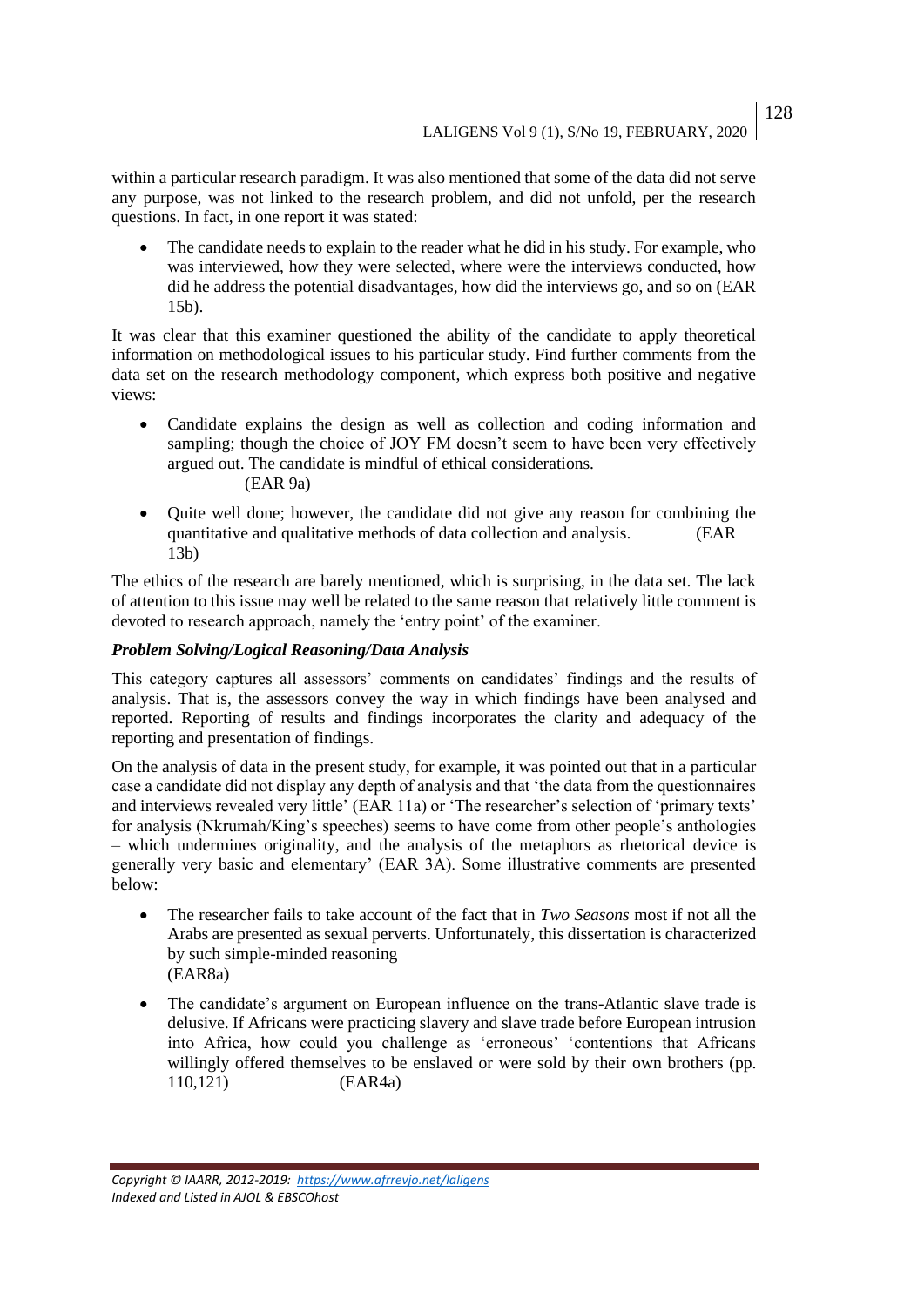These comments concern the logical reasoning of claims made by the candidate, which contain flaws.

# *Major Findings and Soundness of Discussion*

This section involves the interpretation of data and the cogency or persuasiveness of the discussion of the findings or results. Given that this section seeks to ascertain the candidates' understanding of his data in a bid to answer the research questions, most assessors devoted much space to it.

Some assessors expressed worry about the misinterpretation of some data, and about the fact that 'some interpretations were not aligned with what the data actually show' (EAR 11a). It was also observed that in some cases 'the interpretation of results was not discussed and seemed to be meaningless in its current format' (EAR 17b). In this regard, there seemed to be agreement among some assessors that the kind of problems investigated by students should have been done in a qualitative way rather than just doing quantitative analyses all the time. It was even said that 'interviews should include rich discussions and not any number at all' (EAR 15b).

Find some further comments such as the following:

• A seriously argued discussion of positive interracial relations in Armah's work would have been revealing and instructive, but to claim that Juana and Baako and Ast and Asar are examples of interracial couples is not convincing. (EAR 8a)

Rather surprisingly, a few times assessors presented their comments in a one-sentence form as seen below:

- His conclusions are justifiable and recommendations reasonable. (EAR6b)
- The discussions and conclusions represent a remarkable academic insight and the divisions and tables, etc. are very useful and illustrative. (EAR6a)

If such scanty comments represented a disinterest by the assessors that will be unfortunate. Given the implication the comments on this aspect of the thesis relate to the essence of research: making knowledge claims and thus contributing to knowledge construction.

## *Presentation or Communicative Competence*

The above category deals with the extent to which assessors find candidates competent to communicate their findings. Indeed, communicative competence is a major topic in assessor reports on theses. Johnston (1997: 339) found that 'almost without exception examiners commented on the writing and presentation'. This involves, for purposes of this study three issues: language use (which includes spelling, punctuation, mechanics, and coherence), referencing, and visual effects (e.g. underlining, italics, spacing, bolding, tables and figures).

Concerning language issues, the assessors in the present data commented on such 'surface issues' as typographical and spelling errors, similar to Hansford and Maxwell (1993), who investigated coursework master's thesis assessors' reports. The present study revealed that some assessors simply alluded to matters of language use in a general sense. These comments ranged from positive to negative as indicated below:

- The candidate shows a good grasp of language, resulting in an admirable style of presentation that makes the thesis an interesting and easy-to-read document. (EAR 2a)
- Some changes in word use, expressions and constructions have, however, been suggested in the body of the work. (EAR 9a)

*Copyright © IAARR, 2012-2019: <https://www.afrrevjo.net/laligens> Indexed and Listed in AJOL & EBSCOhost*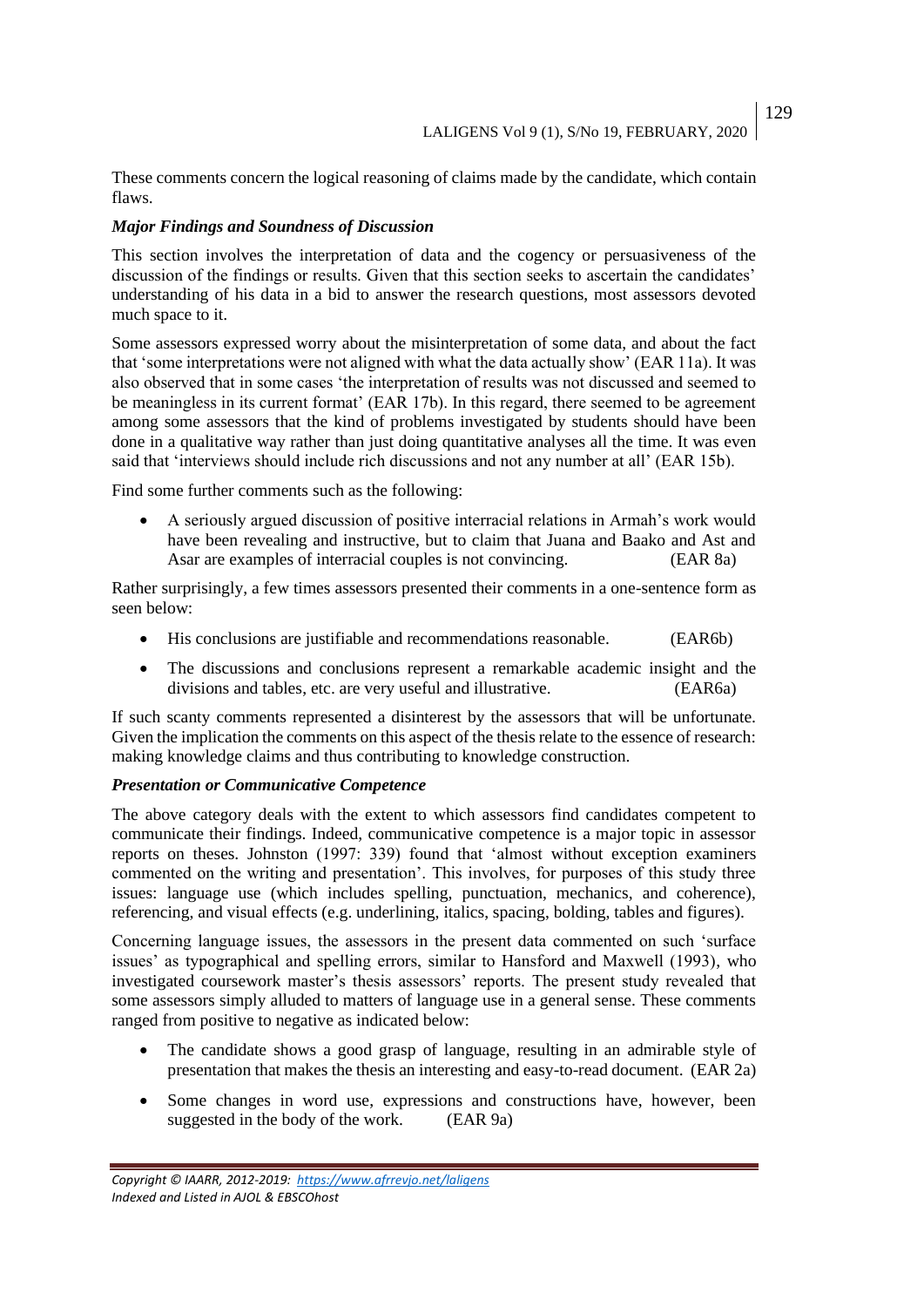From the above, it is clear that assessor comments that capture 'substantial issues' about communication and presentation' typically include holistic appraisal and/or summary of communication skills. The assessor may state that there is a major flaw, or many flaws, in communication or presentation, or conversely that there are none. They may convey frustration with weaknesses in communication or style throughout.

Some assessors seemed to be frustrated with specific language issues. Often a particular external assessor (EE1) will have a section of his report labelled 'typographical errors' or 'editorial comments'. Such sections contain 'fix it' type comments and these are, by orientation, negative comments:

• ... his tense sequence needs attention. He must keep to one tense form, especially in the literature review. (EAR 2b)

Other assessors (e.g. EE3, EE5, IE3) either devote long sections of their report to editorial corrections or comments specifically on some grammatical issues. On average in the present study this occupies minimal textual space. These editorial matters include typographical, basic mechanical, clerical or technical errors. A typical minor point is to say 'change this to that' (relating to a word, label, sentence, etc). EE5a comments on a specific grammatical point in EAR 11a:

• Language expression in the work is generally good except this writer's irritating lack of knowledge of the definite article 'the' throughout the work. I have noted its wrong use in at least the following pages….

The second major point concerns referencing. Referencing issues were commented on by few assessors (e.g. IE1, IE2, EE1, EE6), when compared to comments on language issues. Two external assessors (EE1, EE6) consistently referred to various forms of infelicities, drawing attention to references that are listed in the in-text citation but not found in the reference section and those found in the reference section but not indicated in the main text.

- Multiple authors are indicated as et al in in-text citation; in the References, the full range of authors is expected to be provided for the benefit of the reader. (EAR 4a)
- Listing anthologized essays: the details of works/essays listed should include the specific essay cited, the general title of the anthology or collection or the editor/editors. (EAR 4a)
- 30 works were found in the Reference list but they were not cited in the thesis itself. 11 works were cited in the text but were not listed. (EAR 9a)

There was one internal assessor (IE2) who generally would refer to this in general terms without providing the specific references. It did appear that this particular assessor drew on his expertise in rhetoric and composition in referring to the hallmarks of effective construction of the reference list: conciseness, economy, completeness, convention, and consistency. A few (EE4, EE1) also questioned the recency of some references. Some of the positive comments on referencing include the following:

- The References are adequate and properly set out. (EAR4b)
- In-text and out-text references have both been carefully set out. (EAR6a)

The last point on presentation relates to the assessors' comments on visuals (use of tables, headings, and tables, and formatting). This, in comparison with comments on language and referencing, attracted very few comments: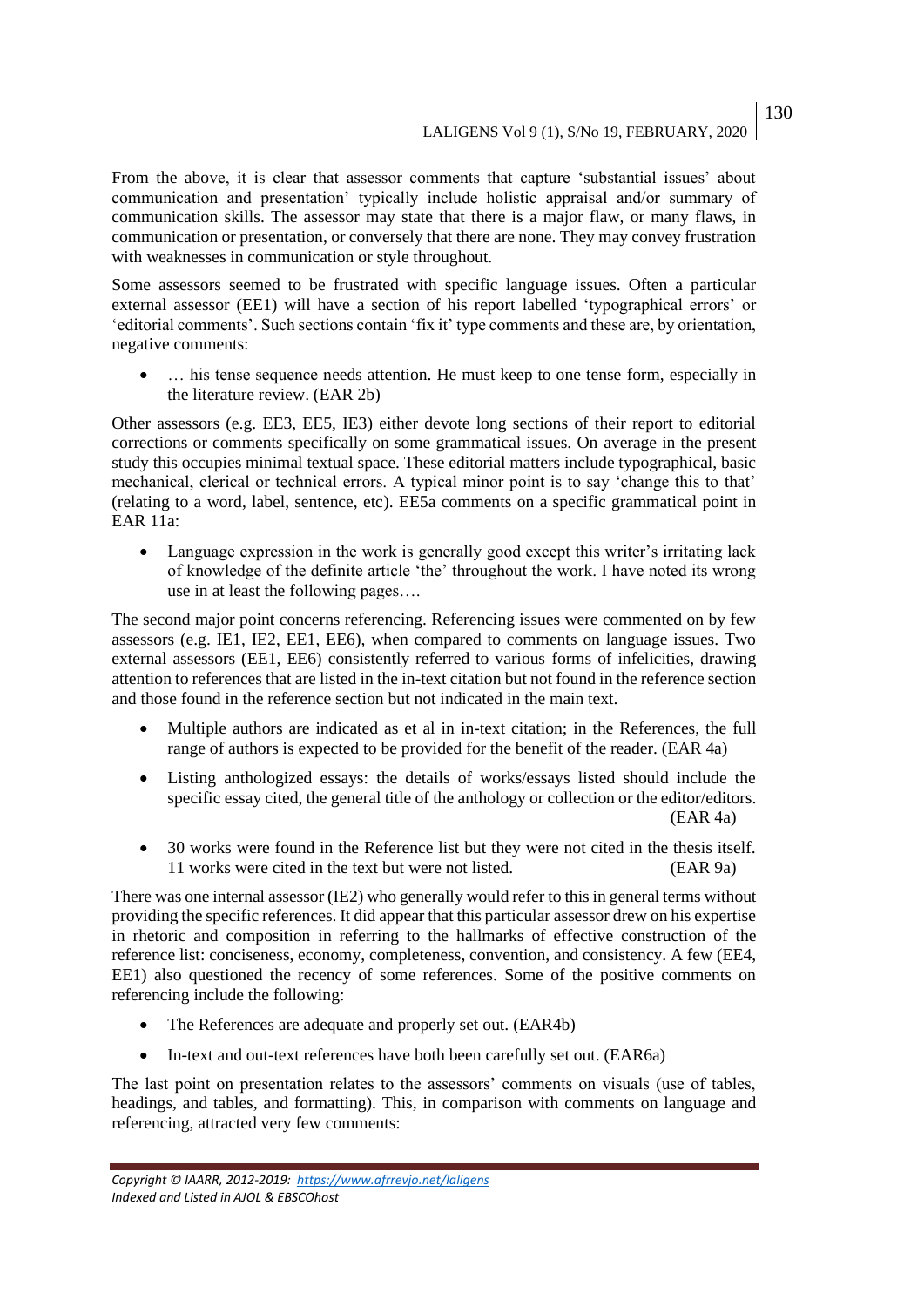• The thesis is in the overall quite well constructed or delineated, with sub-headings which help to make the organization easier for the writer as well as the reader…. Tables could have been employed to show the occurrence of theme and thematic progression patterns across the essays…. (EAR 10b)

Throughout the data set, I found that it was EE1 who made extensive comments on the tables that were used in EAR15a):

• I suggest that you reorganize the information in the tables so that within each table, you will adequately account for all variables.

IE5 also comments:

• Some abbreviations like RS followed by a number (RS1) and R1 are found in parts of the text and this was not explained anywhere in the text'.

#### **Conclusion and Implications**

The present study aimed to obtain understanding of two aspects (form and content) of the assessors' written reports of master's theses, focusing on 34 examiners' reports on 19 master's theses in the Department of English at the University of Cape Coast, a Ghanaian public institution of high repute.

Concerning the form of the thesis assessment reports, there was a great deal of variability in terms of individual text format, structure of title of the report, text length, visual features, and other personal idiosyncrasies. In general, the assessors followed the institutional evaluative criteria-format. Turning to the content of the thesis reports, I identified discrete emphases in the assessors' reports. The overwhelming emphasis was on 'literature review', followed by 'analysis and reporting', and 'statement of the problem'. Substantial comments were also made on presentation issues. The contribution of the thesis is surprisingly mentioned sparingly.

It is evident that much can be learned from the written assessment discourse of master's assessors in one disciplinary community at UCC. Assessors go to great lengths to show how elements of a thesis or the research skills fall short of base-line standards, and this in turn highlights the employment of those standards and their mutability, and to some extent the priority some criteria are given over others. Moreover, we recognize the values and assumptions that underpin examination, which are less so in written assessment reports, especially in respect of the role of assessors (Mulins & Kiley, 2002; Tinkler & Jackson, 2004). In the study reported here, assessment reports capture the passion of assessors for instruction, for the protection of the standards in their discipline, and the need for robust supervision, consistent with the observations made by Holbrook *et al* (2004). The findings can be utilized by supervisors to provide direction to postgraduate students, enabling the students to improve on their research skills and research writing.

The findings and implications notwithstanding, the findings presented need to be treated with caution, as they emanate from one institution (and one department), and are limited by the fact that the assessors could not be asked directly what they meant in their reports. It remains a challenge to replicate the analysis here for more institutions and disciplines and probe more deeply into assessor comments on theses at both master's and doctoral levels by engaging the assessors in interviews. Drawing on Holbrook *et al*. (2004), further research could be carried out into the other discoursal categories of written assessment reports on both masters' and doctoral theses in Ghanaian universities, in particular, and African universities, in general.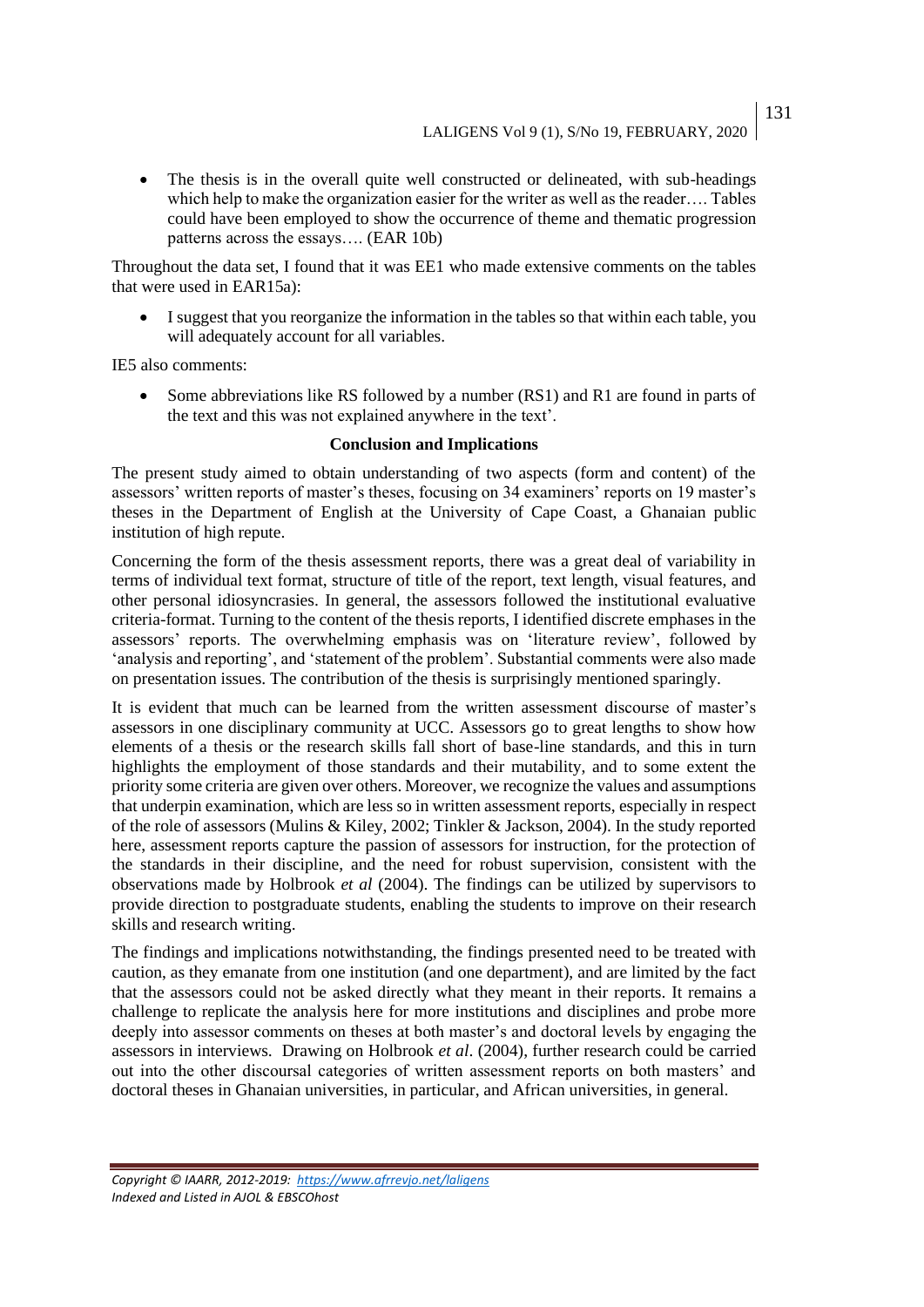#### **References**

- Allison, B. & Race, P. (2004). The *student's guide to preparing dissertations and theses* (2nd ed.). London: Routledge/Falmer.
- Bruce, C. S. (1994). Research student's early experiences of the dissertation literature review. *Studies in Higher Education* 19 (2), 217-229.
- Connor, U. (2000). Variations in rhetorical moves in grant proposals of US humanists and scientists. *Text* 20, 1-28.
- Cooper, H. M. (1989). *Integrating research: A guide for literature reviews* (2<sup>nd</sup> ed.) Newbury Park, California: Sage.
- Cooper, H. M. (1998). *Synthesizing research: A guide for literature reviews*. Thousand Oaks, California: Sage.
- Devitt, A. (1991). Intertextuality in tax accounting. In C. Bazerman & J. Paradis (Eds.), *Textual dynamics of the professions* (pp. 336-357). Madison: University of Wisconsin Press.
- Dunleavy, P. (2003). *Authoring a PhD thesis: How to plan, draft, write and finish a doctoral dissertation*. Basingstoke, Hampshire, England: Palgrave Macmillan.
- Glatthorn, A. A. & Joyner, R.L. (2005). *Writing the winning thesis or dissertation: A step-bystep guide.* Thousand Oaks, CA: Corwin Press.
- Golding, C., Sharmini, S. & Lazarovitch, A. (2014). What examiners do: What thesis students should know. *Assessment and Evaluation in Higher Education* 39 (5), 563-576.
- Hansford, B. C. & Maxwell, T. W. (1993). A Master's degree program: Structural components and examiners' comments. *Higher Education Research and Development 12* (2), 171- 187.
- Hart, C. (1998). *Doing a literature review*. London: Chris Hart Publishing.
- Holbrook, A. (2007). Levels of success in the use of the literature in a doctorate. *South African Journal of Higher Education* 21 (8), 1020-1041.
- Holbrook, A., Bourke, S., Lovat, T. & Dally, K. (2004a). PhD theses at the margin: Examiner comment on re-examined theses. *Melbourne Studies in Education* 45 (1), 110-129.
- Holbrook, A., Bourke, S., Lovat, T. & Dally, K. (2004b). Qualities and characteristics in the written reports of doctoral thesis examiners. *Australian Journal of Educational & Developmental Psychology* 4, 126-146.
- Holbrook, A., Bourke, S., Lovat, T. & Dally, K. (2004c). Investigating PhD thesis examination reports. *International Journal of Educational Research* 41, 98-120.
- Holbrook, A., Bourke, S., Fairbain, H. & Lovat, T. (2007). Examiner comment on the literature review in PhD theses. *Studies in Higher Education* 32 (3), 337-356.
- Jackson, C. & Tinkler, P. (2001). Back to basics: a consideration of the purposes of the PhD. viva. *Assessment & Evaluation in Higher Education* 26 (4): 355-366.
- Johnston, S. (1997). Examining the examiners: An analysis of examiners' report on doctoral thesis. *Studies in Higher Education*, *22* (3), 333-347.
- Kamler, B. & Thomson, P. (2008). The failure of dissertation advice books: Toward alternative pedagogies for doctoral writing. *Educational Researcher* 37 (8), 507-514.

*Copyright © IAARR, 2012-2019: <https://www.afrrevjo.net/laligens> Indexed and Listed in AJOL & EBSCOhost*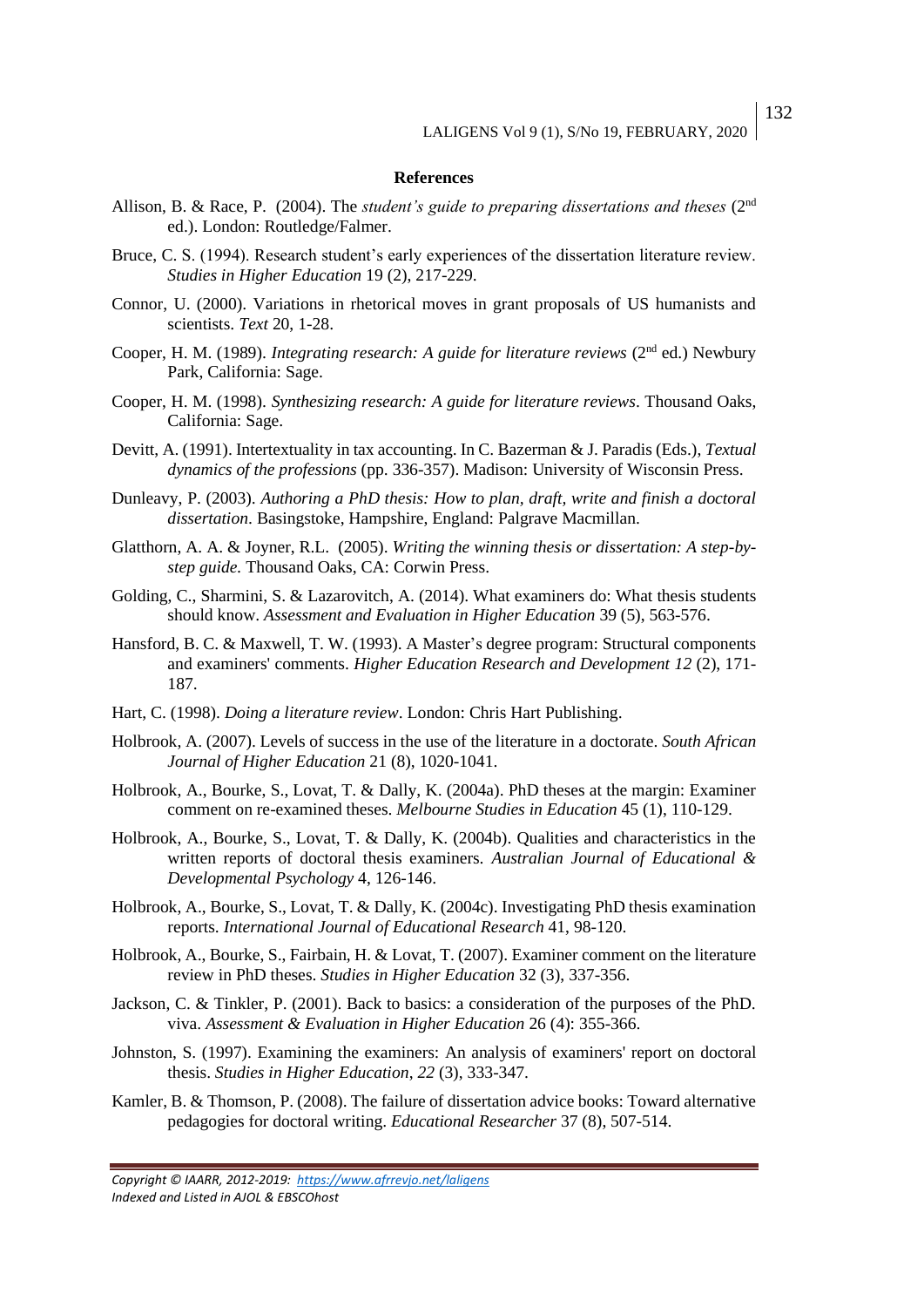- Kumar, V. & Stracke, E. (2011). Examiners reports on theses: Feedback or assessment? *Journal of English for Academic Purposes* 10 (4), 211-222.
- Kwan, B.S.C. (2006). The schematic structure of literature reviews in doctoral theses of Applied Linguistics. *English for Specific Purposes* 25 (1), 30-55.
- Morley, L., Leonard, D., & David, M. (2002). Variations in vivas: Quality and equality in British PhD assessments. *Studies in Higher Education* 27 (3), 263-273.
- Mullins, G. & Kiley, M. (2002). 'It's a Ph. D., not a Nobel Prize': How experienced examiners assess research theses. *Studies in Higher Education 27* (4), 369-386.
- Murray, R. (2011). How to write a thesis. Berkshire, England: McGraw Hill/Open University Press.
- Nightingale, P. (1984). Examination of research theses. *Higher Education Research and Development* 3 (2), 137-150.
- Nkemleke, D.A. (2011). *Exploring academic writing in Cameroon English: A corpus-based perspective.* Gottingen: Cuvillier Verlag.
- Pearce, L. (2005). How to examine a thesis. Maidenhead: Open University Press.
- Pikethly, A. & Prosser, M. (1995). Examiners' comments on the international context of PhD theses. In C. Mcnaught, K. Beattie (Eds.), *Research into higher education: Dilemmas, directions and diversion* (pp. 129-136). Melbourne: HERDSA.
- Punch, F.K. (2003). *Introduction to social research, thesis and dissertation*. Philadephia, Pensylvania
- Sakaran, S., Swepson, P. & Hill, G. (2005). Do research thesis examiners need training? Practitioners' stories. *The Qualitative Report* 10 (4), 817-835.
- Stracke, E. & Kumar, V. (2010). Feedback and self-regulated learning: Insights from supervisors and PhD examiners' reports. *Reflective Practice* 11 (1), 19-32.
- Tinkler, P. & Jackson, C. (2000). Examining the doctorate: Institutional policy and the PhD examination process in Britain. *Studies in Higher Education* 25 (2), 167-180.
- Tinkler, P. & Jackson, C. (2004). *The doctoral examination process: A handbook for students, examiners and supervisor.* Berkshire England: Society for Research into Higher Education and 0pen University Press.
- Sadler, D. R. (1989). Formative assessment and the design of instructional systems. *Instructional Science*, 18, 119-144.
- Saunders, M. & Davis, S. (1998). The use of assessment criteria to ensure consistency of marking, *Quality Assurance in Education* 6 (3),162-171.
- Swales, J. M. (2004). *Research genres: Explorations and Applications*. Cambridge: Cambridge University Press.
- Webster, F, Pepper, D. & Jenkins, A. (2000). Assessing the undergraduate dissertation, *Assessment & Evaluation in Higher Education* 25 (1), 71-80.